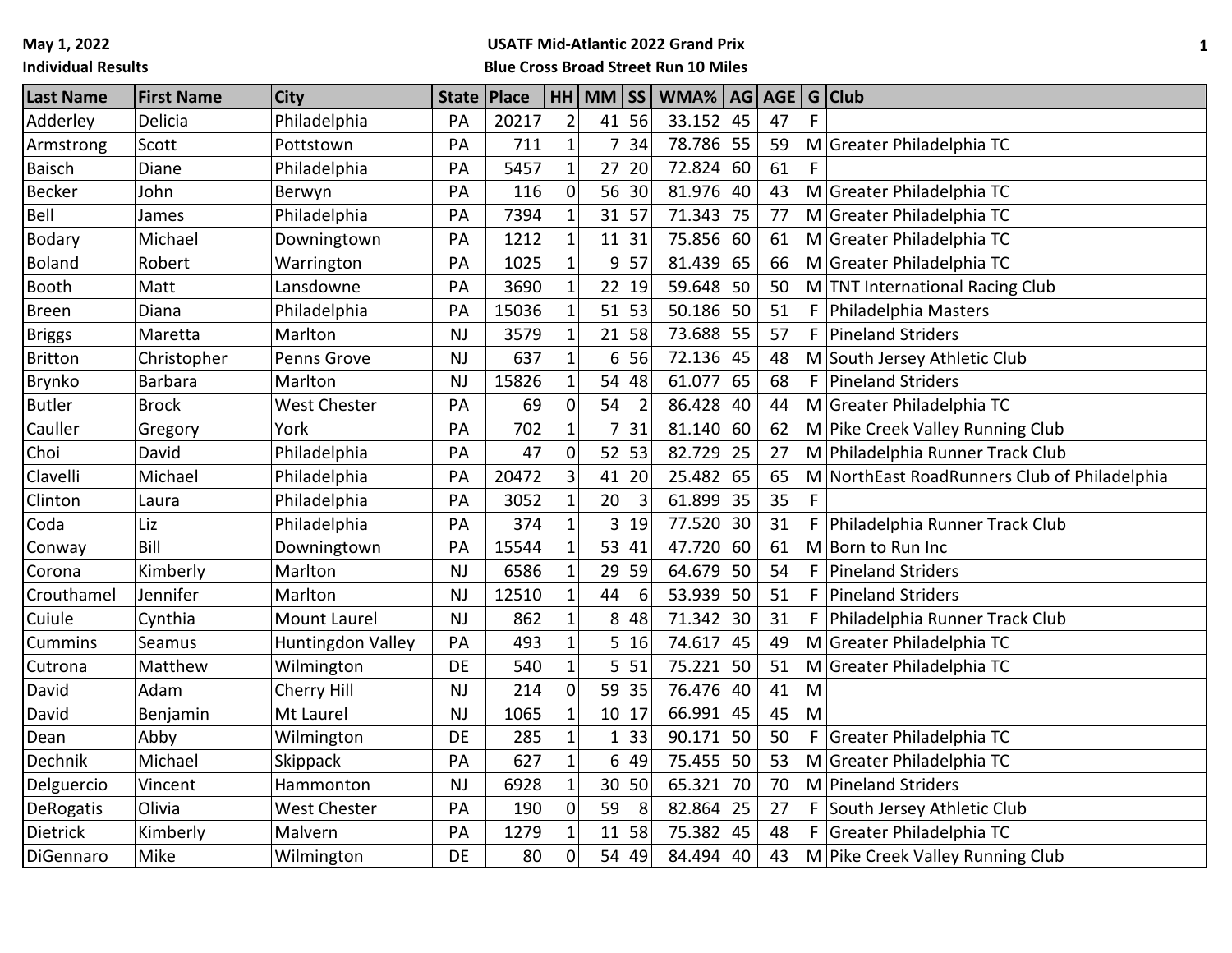| Drummond     | Tom           | Flourtown            | PA        | 535   | $\mathbf 1$    | 5              | 47             | 78.009 | 55                       | 55 |              | M Philadelphia Runner Track Club      |
|--------------|---------------|----------------------|-----------|-------|----------------|----------------|----------------|--------|--------------------------|----|--------------|---------------------------------------|
| Dunn         | Karen         | <b>Trappe</b>        | PA        | 303   | $\overline{1}$ |                | $1 \vert 53$   | 85.106 | 45                       | 45 |              | F Greater Philadelphia TC             |
| <b>Dykes</b> | Gene          | Bala Cynwyd          | PA        | 662   | $\mathbf{1}$   | $\overline{7}$ | 12             | 92.857 | 70                       | 74 |              | M Greater Philadelphia TC             |
| Ehrenhalt    | Amanda        | Philadelphia         | PA        | 3121  | $\mathbf{1}$   |                | 20 16          | 62.313 | 15                       | 18 | F            |                                       |
| Elliott      | Thomas        | Cinnaminson          | <b>NJ</b> | 212   | $\overline{0}$ | 59             | 34             | 81.757 | 45                       | 49 |              | M Moorestown Distance Running Project |
| Estes        | Elaine        | Philadelphia         | PA        | 245   | 1              | 0              | 35             | 80.880 | 20                       | 24 | F.           | Philadelphia Runner Track Club        |
| Estrada      | Alex          | <b>Mount Laurel</b>  | <b>NJ</b> | 6404  | $\mathbf{1}$   | 29 31          |                | 60.026 | 60                       | 60 |              | M Pineland Striders                   |
| Fillippo     | <b>Brian</b>  | Phoenixville         | PA        | 2056  | $\mathbf{1}$   | 16             | $\overline{7}$ | 71.973 | 60                       | 62 |              | M Downingtown Running Club            |
| Foley        | Andrew        | Lancaster            | PA        | 1362  | $\mathbf{1}$   | 12             | 28             | 60.373 | 30                       | 31 |              | $M$ F and M Track Club                |
| Folzer       | Sandra        | Philadelphia         | PA        | 12232 | $\overline{1}$ | 43             | 26             | 87.850 | 80                       | 82 | F            | Greater Philadelphia TC               |
| Forde        | Kevin         | Philadelphia         | PA        | 715   | $\mathbf{1}$   | $\overline{7}$ | 35             | 78.052 | 55                       | 58 | M            |                                       |
| Gagliardi    | John          | <b>West Chester</b>  | PA        | 101   | $\mathbf 0$    |                | 55 46          | 82.367 | 40                       | 42 |              | M Greater Philadelphia TC             |
| Gagliardi    | Theresa       | Glenolden            | PA        | 1544  | 1              | 13             | 35             | 68.562 | 35                       | 39 |              | Greater Philadelphia TC               |
| Getchell     | Michelle      | Morton               | PA        | 20315 | $\overline{2}$ | 48             | 29             | 34.969 | 55                       | 55 | $\mathsf{F}$ |                                       |
| Giampietro   | Carol         | <b>Garnet Valley</b> | PA        | 5785  | $\mathbf{1}$   | 28             | 5              | 74.191 | 60                       | 63 | F            | Pike Creek Valley Running Club        |
| Gilligan     | Sean          | Middletown           | DE        | 881   | $\mathbf{1}$   |                | 8 59           | 69.993 | 45                       | 48 |              | M Pike Creek Valley Running Club      |
| Girotto      | Sara          | Wynnewood            | PA        | 278   | $\mathbf{1}$   | $1\vert$       | 25             | 86.540 | 45                       | 46 | F            | Philadelphia Masters                  |
| Goldblum     | Ryan          | Lansdale             | PA        | 612   | $\mathbf{1}$   | 6 <sup>1</sup> | 38             | 70.660 | 45                       | 45 |              | M Ambler Area Running Club            |
| Gross        | Michael       | Holland              | PA        | 2970  | $\mathbf{1}$   | 19 43          |                | 63.809 | 50                       | 54 |              | M Greater Philadelphia TC             |
| Gurka        | Mary Ann      | <b>Berlin</b>        | <b>NJ</b> | 8005  | $\mathbf 1$    | 33 23          |                | 76.209 | 65                       | 69 | F            | Pineland Striders                     |
| Hampton      | Joy           | Mullica hill         | <b>NJ</b> | 14249 | 1              | 49             | 3              | 71.649 | 75                       | 75 | F            |                                       |
| Harbison     | Sean          | Philadelphia         | PA        | 1390  | $\mathbf{1}$   | 12 37          |                | 74.707 | 60                       | 61 |              | M Greater Philadelphia TC             |
| Harte        | Tim           | Coatesville          | PA        | 112   | $\mathbf 0$    | 56 21          |                | 90.269 | 50                       | 54 |              | M Greater Philadelphia TC             |
| Hawkey       | Edward        | Perkasie             | PA        | 10198 | 1              | 38 33          |                | 63.318 | 70                       | 74 |              | M Philadelphia Masters                |
| Heppelmann   | Patricia      | Malvern              | PA        | 628   | $\mathbf{1}$   | 6 <sup>1</sup> | 50             | 82.095 | 45                       | 49 | F            | Greater Philadelphia TC               |
| Herczfeld    | Sebastian     | Philadelphia         | PA        | 5278  | $\mathbf{1}$   | 26 53          |                | 57.913 | $\overline{\phantom{a}}$ | 11 | M            |                                       |
| Herman       | Gerald        | Wilmington           | DE        | 19767 | $\overline{2}$ | 26 53          |                | 45.535 | 75                       | 78 |              | M Pike Creek Valley Running Club      |
| Hermann      | Ethan         | Philadelphia         | PA        | 22    | $\mathbf 0$    |                | 50 56          | 85.897 | 20                       | 22 |              | M Philadelphia Runner Track Club      |
| Hesketh      | Robert        | Sicklerville         | <b>NJ</b> | 2482  |                | 17             | 58             | 69.581 | 60                       | 61 |              | M South Jersey Athletic Club          |
| Hill         | Shelley       | <b>West Deptford</b> | <b>NJ</b> | 11290 | $\mathbf{1}$   | 41             | 7              | 67.381 | 65                       | 66 | F.           | Pineland Striders                     |
| Hodge        | <b>Brenda</b> | Lancaster            | PA        | 1160  | $\mathbf{1}$   | 11             | $\overline{3}$ | 78.114 | 50                       | 50 | F.           | F and M Track Club                    |
| Hoffman      | John          | Abington             | PA        | 322   | $\mathbf{1}$   | $\overline{2}$ | 22             | 70.417 | 30                       | 34 |              | M Philadelphia Runner Track Club      |
| Howard       | Sergio        | <b>New Castle</b>    | DE        | 6957  | $\overline{1}$ | 30 54          |                | 56.454 | 55                       | 55 | M            |                                       |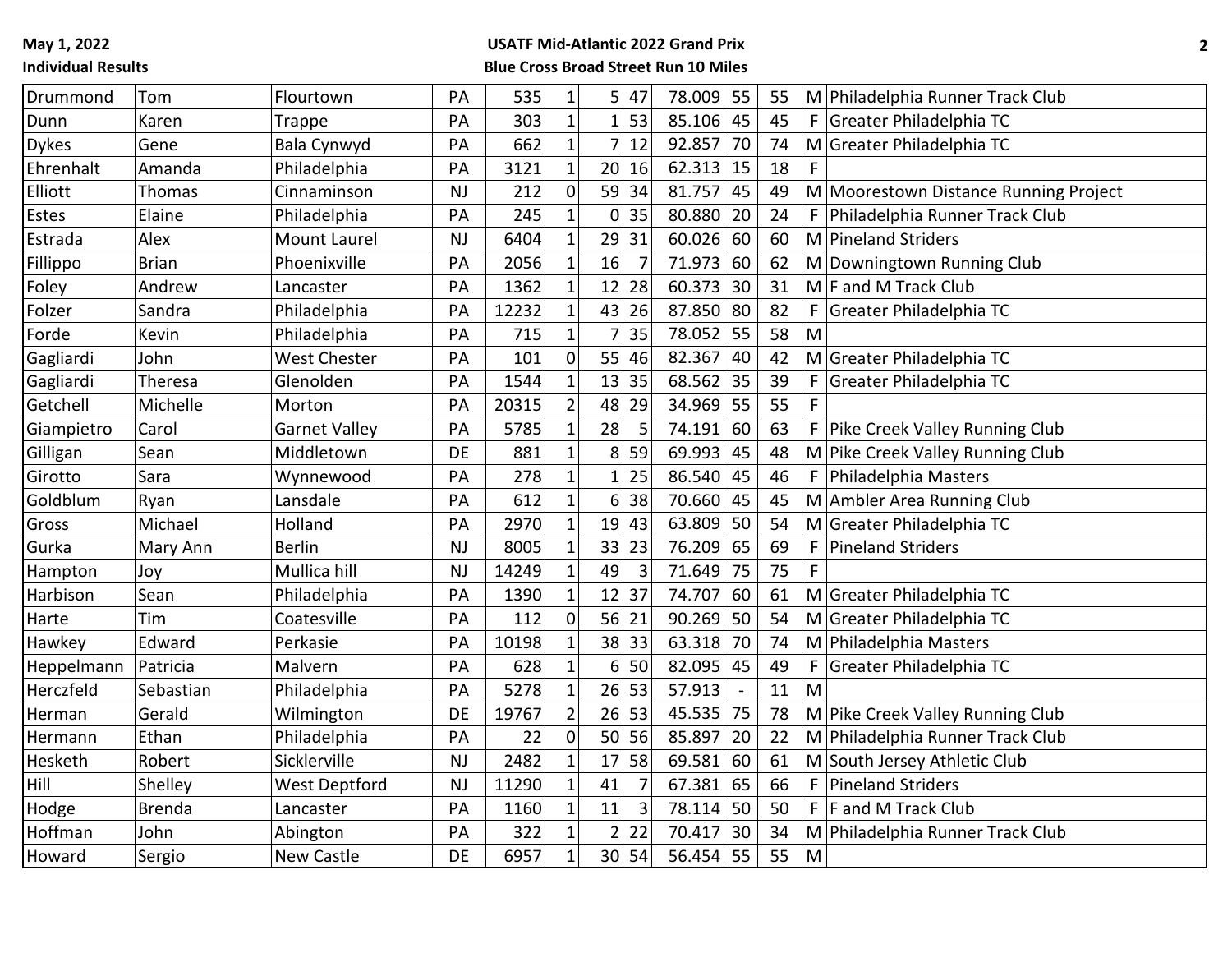| Hranilovich | Stephen       | Phoenixville        | PA        | 488   | $\mathbf{1}$   | $9\,$<br>$\overline{5}$          | 80.967 | 55 | 58 |    | M Philadelphia Masters                  |
|-------------|---------------|---------------------|-----------|-------|----------------|----------------------------------|--------|----|----|----|-----------------------------------------|
| Huang       | <b>Dorcas</b> | Philadelphia        | PA        | 664   | $\mathbf{1}$   | 7 <sup>1</sup><br>12             | 72.917 | 25 | 27 | F  |                                         |
| Janis       | Mike          | Newark              | DE        | 647   | $\overline{1}$ | $\overline{7}$<br>4              | 75.174 | 50 | 53 |    | M Pike Creek Valley Running Club        |
| Jennings    | Thomas        | Ft Washington       | PA        | 4931  | $\mathbf{1}$   | 26<br>3                          | 77.726 | 75 | 78 |    | M Greater Philadelphia TC               |
| Johnson     | Jemal         | Phila               | PA        | 5995  | 1              | 28<br>37                         | 56.385 | 50 | 52 | M  |                                         |
| Judge       | Richard       | Phoenixville        | PA        | 339   | $\mathbf{1}$   | $\overline{2}$<br>40             | 69.814 | 25 | 28 | M  |                                         |
| Kampf       | Seth          | Collegeville        | PA        | 67    | $\mathbf 0$    | 53<br>42                         | 82.682 | 35 | 37 |    | M Philadelphia Runner Track Club        |
| Kapner      | Kenneth       | Havertown           | PA        | 1809  | $\mathbf{1}$   | 15<br>$\mathbf{1}$               | 73.739 | 60 | 63 |    | M Greater Philadelphia TC               |
| Keck        | Katherine     | Philadelphia        | PA        | 455   | $\mathbf{1}$   | 36<br>4                          | 75.851 | 20 | 24 | F  | Liberty Track Club                      |
| Kelly       | Lauren        | Philadelphia        | PA        | 174   | $\mathbf 0$    | 58<br>28                         | 83.951 | 30 | 31 | F. | Philadelphia Runner Track Club          |
| Kelnock     | Linda         | <b>West Chester</b> | PA        | 18233 | $\overline{2}$ | 35<br>$\overline{7}$             | 46.179 | 55 | 55 | F. | Philadelphia Masters                    |
| Kimmel      | Michael       | Wayne               | PA        | 3059  | $\mathbf{1}$   | 20<br>4                          | 60.824 | 45 | 49 |    | M Downingtown Running Club              |
| King        | Steven        | Lansdale            | PA        | 6506  | $\mathbf{1}$   | 45<br>29                         | 61.040 | 60 | 62 | M  |                                         |
| Konhaus     | Merrick       | Philadelphia        | PA        | 44    | $\mathbf 0$    | 52<br>50                         | 82.808 | 20 | 22 |    | M Philadelphia Runner Track Club        |
| Kramer      | Kaitlyn       | Newark              | DE        | 150   | $\mathbf 0$    | $57$ 53                          | 84.653 | 25 | 27 |    | F   Pike Creek Valley Running Club      |
| Law         | <b>Bob</b>    | Mantua              | <b>NJ</b> | 3120  | 1              | 20 <sup>1</sup><br>16            | 62.811 | 50 | 53 |    | M Pineland Striders                     |
| Lockhead    | Sean          | Richboro            | PA        | 18158 | $\overline{2}$ | $\overline{7}$<br>$\mathbf{1}$   | 40.047 | 50 | 54 |    | M Philadelphia Masters                  |
| Loconti     |               |                     |           |       |                |                                  |        |    |    |    |                                         |
| (Sicora)    | Andrea        | Downingtown         | PA        | 1374  | $\mathbf 1$    | 12 33                            | 76.499 | 50 | 50 |    | F   Pike Creek Valley Running Club      |
| Lucci       | Susan         | Williamstown        | <b>NJ</b> | 5167  | $\overline{1}$ | 26 37                            | 59.342 | 40 | 42 | F  | South Jersey Athletic Club              |
| Malloy      | Meghan        | Philadelphia        | PA        | 582   | $\mathbf{1}$   | 20<br>6                          | 73.869 | 25 | 27 | F  |                                         |
| Marino      | Jerry         | Williamstown        | <b>NJ</b> | 7355  | $\mathbf{1}$   | 53<br>31                         | 65.282 | 70 | 71 |    | M South Jersey Athletic Club            |
| Mascoli     | Rosie         | Philadelphia        | PA        | 175   | $\mathbf 0$    | 58<br>28                         | 83.865 | 30 | 30 |    | F Philadelphia Runner Track Club        |
| Mason       | Robert        | Wilmington          | DE        | 900   | $\mathbf 1$    | $\overline{4}$<br>$\overline{9}$ | 83.325 | 65 | 67 |    | M Pike Creek Valley Running Club        |
| Mateer      | Christopher   | Philadelphia        | PA        | 57    | $\overline{0}$ | 53<br>15                         | 82.160 | 30 | 31 |    | M Philadelphia Runner Track Club        |
| Matthews    | John          | Lancaster           | PA        | 72    | $\mathbf 0$    | 54<br>14                         | 80.670 | 25 | 27 |    | $M$ F and M Track Club                  |
| Matula      | Jeremy        | Lancaster           | PA        | 115   | $\mathbf 0$    | 56 27                            | 77.797 | 30 | 34 |    | $M$ F and M Track Club                  |
| McCann      | Alison        | Lincoln University  | PA        | 1081  | $\mathbf{1}$   | 10 23                            | 76.273 | 45 | 47 | F  | Pike Creek Valley Running Club          |
| McClendon   | Takia         | Philadelphia        | PA        | 323   | $\mathbf{1}$   | 22<br>$\overline{2}$             | 79.022 | 30 | 33 | F. |                                         |
| McElroy     | Meaghan       | Mt Laurel           | NJ        | 3343  | $\mathbf 1$    | 10<br>21                         | 64.887 | 45 | 45 |    | F   Pineland Striders                   |
| McGrier     | Dawn          | Swedesboro          | <b>NJ</b> | 19477 | $\overline{2}$ | $21$ 14                          | 41.716 | 55 | 55 |    | F   Moorestown Distance Running Project |
| McGrier     | Eric          | Swedesboro          | <b>NJ</b> | 19695 | $\overline{2}$ | 33<br>25                         | 35.578 | 55 | 56 |    | M Moorestown Distance Running Project   |
| McHugh      | Siobhan       | Line Lexington      | PA        | 1288  | $\mathbf{1}$   | 12<br>$\mathbf{1}$               | 77.065 | 50 | 50 | F  | Greater Philadelphia TC                 |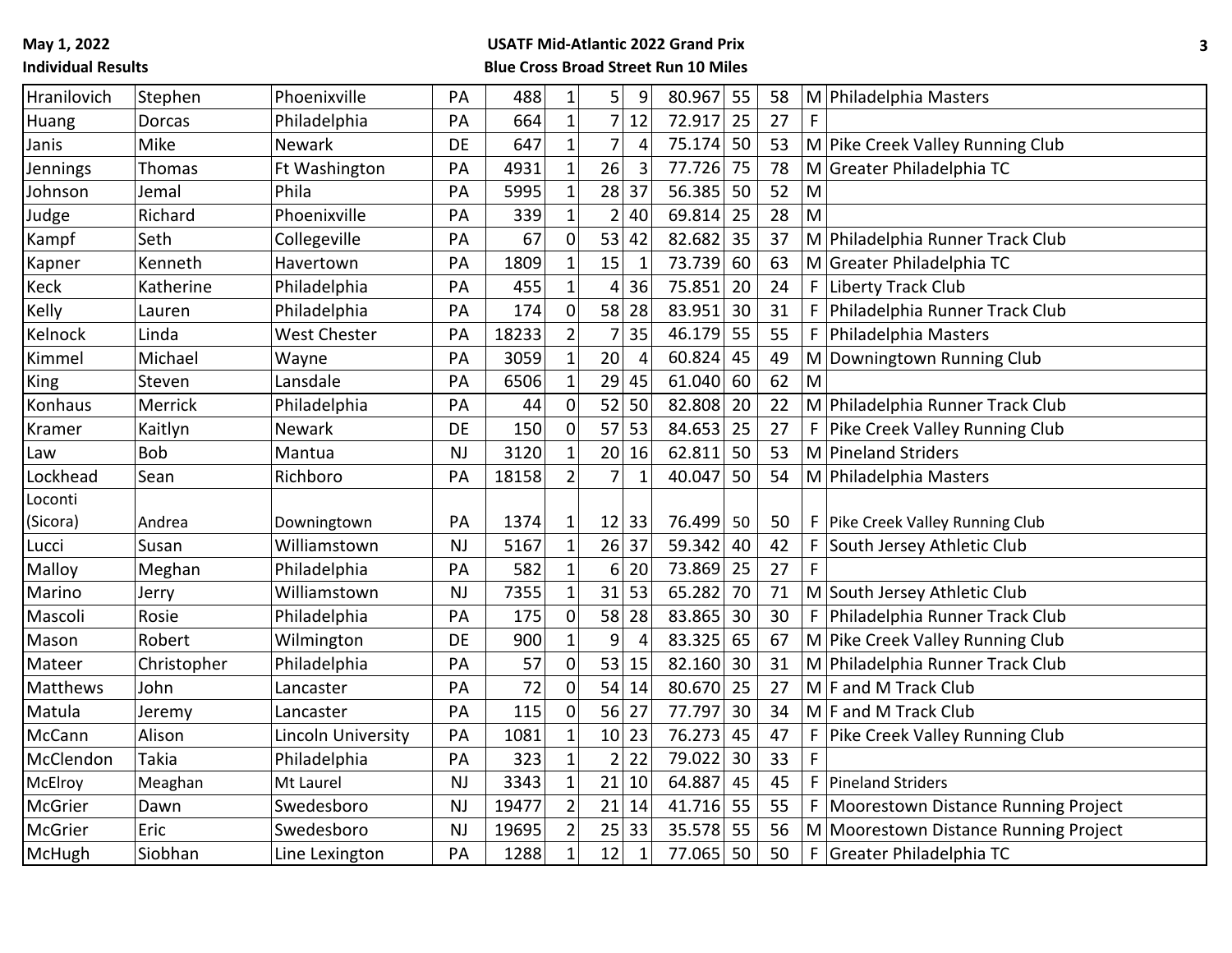| <b>McManus</b>  | Rory            | Springfield              | PA        | 11659 | $\mathbf{1}$   |                 | $41$ 59        | 60.320 | 70 | 73 |             | M Greater Philadelphia TC        |
|-----------------|-----------------|--------------------------|-----------|-------|----------------|-----------------|----------------|--------|----|----|-------------|----------------------------------|
| McMillan        | Denise          | Columbia                 | PA        | 1420  | $\mathbf{1}$   | $12$ 45         |                | 76.289 | 50 | 50 |             | $F$ F and M Track Club           |
| McMillan        | Jay             | Columbia                 | PA        | 229   | $\mathbf 0$    |                 | 59 50          | 81.393 | 45 | 49 |             | $M$ F and M Track Club           |
| <b>Miles</b>    | Leroy           | Philadelphia             | PA        | 6621  | 1              | 30              | 3              | 49.565 | 35 | 38 | M           |                                  |
| Miller          | Angela          | Philadelphia             | PA        | 20323 | $\overline{2}$ | 48              | 42             | 37.206 | 60 | 60 | F.          |                                  |
| Moffitt         | Adam            | Philadelphia             | PA        | 444   | 1              | $\vert 4 \vert$ | 25             | 68.383 | 35 | 35 |             | M Philadelphia Runner Track Club |
| Molitoris       | Emily           | Phoenixville             | PA        | 398   | $\mathbf{1}$   |                 | 3 50           | 76.893 | 30 | 31 | F           | Philadelphia Runner Track Club   |
| Monforto        | Kathleen        | Laurel Springs           | <b>NJ</b> | 3736  | 1              | 22              | 28             | 63.864 | 45 | 45 | F           | South Jersey Athletic Club       |
| Montini         | Olivia          | <b>Huntingdon Valley</b> | PA        | 394   | 1              | 3 <sup>1</sup>  | 46             | 79.665 | 15 | 17 | F           |                                  |
| Montini         | Paul            | <b>Huntingdon Valley</b> | PA        | 363   | $\overline{1}$ | 3               | $\,8$          | 80.570 | 50 | 54 |             | M Greater Philadelphia TC        |
| Moore           | Adam            | Wrightsville             | PA        | 87    | $\overline{0}$ | 55              | $\overline{7}$ | 79.679 | 30 | 34 |             | $M$ F and M Track Club           |
| Mulhern         | Jenna           | <b>West Chester</b>      | PA        | 73    | $\Omega$       | 54              | 15             | 92.197 | 15 | 18 | F           |                                  |
| Muller          | Jennifer        | Philadelphia             | PA        | 430   |                | 4               | 18             | 76.205 | 25 | 28 | F           | Liberty Track Club               |
| <b>MuQaribu</b> | Mudhillun       | <b>Clifton Heights</b>   | PA        | 89    | $\Omega$       |                 | 55 10          | 83.263 | 40 | 42 |             | M Philadelphia Runner Track Club |
| Neubert         | Samantha        | <b>Bear</b>              | DE        | 18988 | $\overline{2}$ | 14 34           |                | 40.315 | 45 | 48 | F           | Pike Creek Valley Running Club   |
| Ngo             | Linh            | Malvern                  | PA        | 19329 | $\overline{2}$ | 18 56           |                | 32.546 | 40 | 40 | M           |                                  |
| Nieto           | Benjamin        | Philadelphia             | PA        | 81    | $\overline{0}$ | 54              | 52             | 80.043 | 30 | 34 |             | M Philadelphia Runner Track Club |
| Nykanen         | Zach            | Royersford               | PA        | 722   | $\mathbf{1}$   |                 | 40             | 64.655 | 25 | 27 | M           |                                  |
| Orchard         | Nicole          | Clementon                | <b>NJ</b> | 15822 | $\mathbf{1}$   | 54              | 48             | 50.073 | 50 | 53 | F           | Pineland Striders                |
| Padien          | Paul            | Media                    | PA        | 2838  |                | 19 13           |                | 65.979 | 55 | 57 |             | M Philadelphia Masters           |
| Painter         | Jeffrey         | Swarthmore               | PA        | 849   |                | 8 <sup>1</sup>  | 42             | 80.519 | 60 | 63 |             | M Pike Creek Valley Running Club |
| Pangburn        | Julie           | Downingtown              | PA        | 1144  | $\mathbf{1}$   | 10 57           |                | 85.130 | 55 | 57 | F           | Greater Philadelphia TC          |
| Pasquella       | Linda           | Franklinville            | NJ        | 3294  | $\mathbf{1}$   | 20 59           |                | 72.752 | 55 | 55 | F           | Pineland Striders                |
| Pawlak          | Robert          | Landenberg               | PA        | 1069  | $\mathbf{1}$   | 10 19           |                | 75.018 | 55 | 58 |             | M Pike Creek Valley Running Club |
| Pellechio       | <b>Thomas</b>   | Doylestown               | PA        | 3374  | $\mathbf{1}$   | $21$ 17         |                | 70.084 | 65 | 66 |             | M Philadelphia Masters           |
| Petraco         | <b>Brian</b>    | Lititz                   | PA        | 77    | $\Omega$       | 54              | 25             | 80.551 | 30 | 33 |             | $M$ F and M Track Club           |
| Petty           | Joseph          | Glenside                 | PA        | 1042  | $\overline{1}$ | 10              | 8              | 62.381 | 25 | 26 | M           |                                  |
| Pitone          | Ernie           | Springfield              | PA        | 6     | $\mathbf 0$    | 48              | 5              | 90.988 | 25 | 26 | M           |                                  |
| Pokorny         | Katie           | Philadelphia             | PA        | 925   |                | 9               | 13             | 70.792 | 20 | 24 | F           | Philadelphia Runner Track Club   |
| Puckerin        | Christal Yvonne | Philadelphia             | PA        | 14769 | $\mathbf{1}$   |                 | 50 55          | 50.624 | 50 | 51 | F           |                                  |
| Racette         | Paul            | Oreland                  | PA        | 5845  | $\mathbf{1}$   | 28 14           |                | 62.694 | 60 | 63 |             | M Ambler Area Running Club       |
| Rathz           | Gabrielle       | Philadelphia             | PA        | 10713 | 1              | 39 43           |                | 49.540 | 30 | 34 | F           |                                  |
| Reeder          | Kim             | Chesterbrook             | PA        | 2915  | $\mathbf{1}$   | 19 31           |                | 65.123 | 40 | 43 | $\mathsf F$ |                                  |